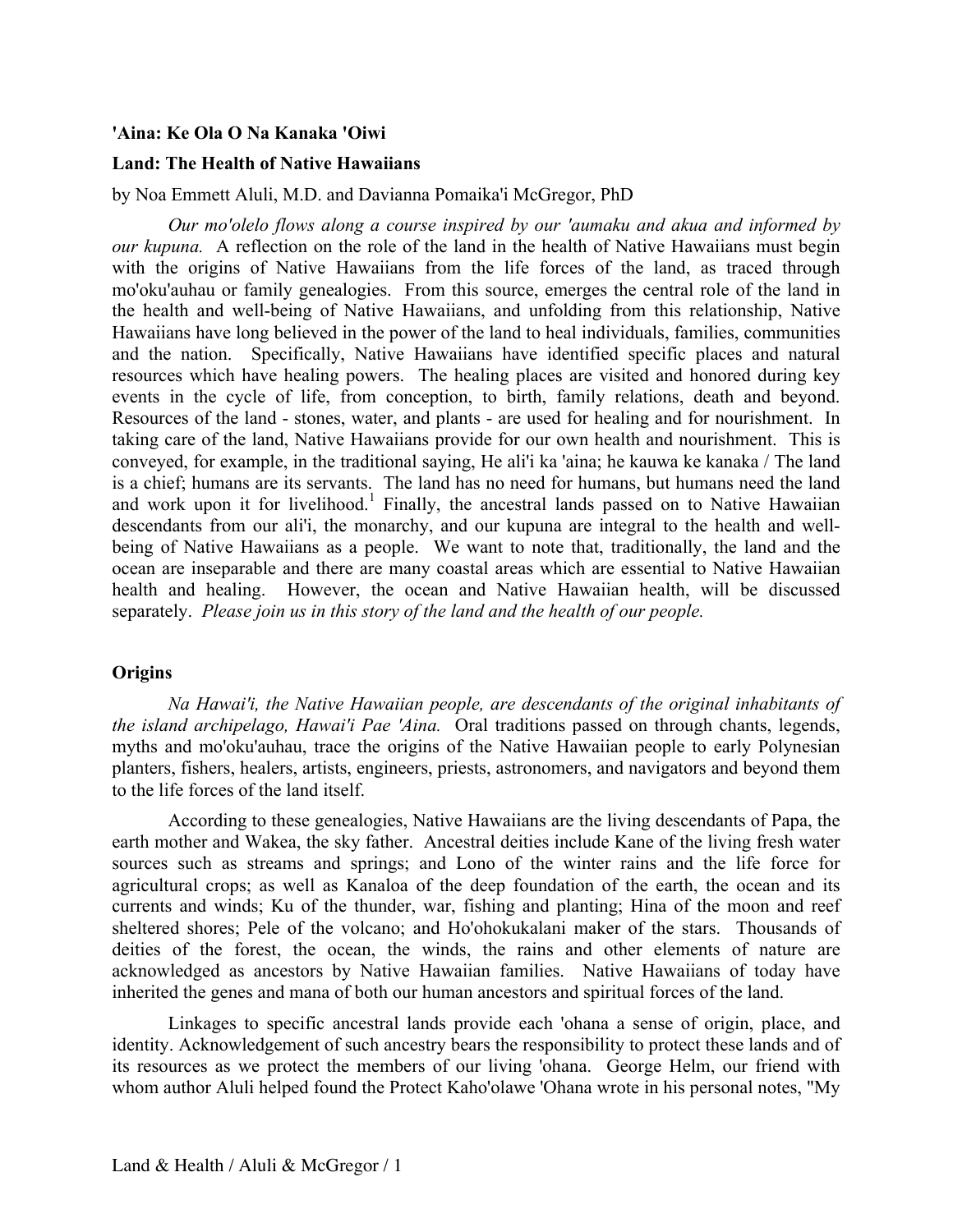veins are carrying the blood of a people who understand the sacredness of land and water. This is my culture and no matter how remote the past is, it does not make my culture extinct."<sup>2</sup>

Failure to protect ancestral lands can engender feelings of anxiety, sorrow, guilt, remorse, and depression. The authors have personally witnessed stress and poor health of family members who were unable to hold on to family kuleana because of rising costs and taxes.

We know of one middle-aged Native Hawaiian man who tried desperately to re-route the H-3 highway so as to avoid destruction of his family's spring in Kane'ohe. Within a few months that spring was covered over he died of a heart attack.

For Pele descendants, who refer to the god as Tutu Pele, it is important to allow her time on the island of Hawai'i to create. Geothermal energy presented a challenge to descendants of the Pele fire clan. Palikapuokamohoalii Dedman is a Pele descendant who has shared with us his insight into the personal responsibility born by those who carry a Pele family name, such as he, to protect the god. According to Dedman, when experimental geothermal wells and plants were built at Kapoho, he and other practitioners felt that Pele would take care of it. However, as the drilling continued and the plans for generating electricity expanded to the rainforests of Kahauale'a, he and the other practitioners who eventually formed the Pele Defense Fund(PDF) believed that they had to do something in their capacity to try to stop geothermal energy development. They contested the permit being issued by the Board of Land and Natural Resources. At that point, Pele, herself, intervened and blocked any geothermal energy development at Kahauale'a by erupting at Pu'u O'o beginning in January 1983 until now. Undeterred, the Campbell Estate, which owned Kahauale'a, managed to exchange their lavacovered lands for the state-owned Wao Kele O Puna rainforest. In partnership with a Wyoming company, they started to drill for a geothermal resource in Wao Kele O Puna. Over the following eleven years, PDF filed several civil suits and organized ceremonies and rallies of protest until the drilling was terminated in 1994.

 do it as a Hawaiian because you intelligent, you got the ability, and this is Hawai'i.' You don't Mr. Dedman explained that he had been conditioned from the Western practice that one could simply go to church on Sunday and ask the god to clean up damage done during the week. However, one night it came to him that he, as a Pele practitioner, bearing a Pele name, and tracing his genealogy to the deity had to do something. He explained, "It comes upon you at night and grabs you by your neck and sits on your chest and tells you that, 'You go out and you pass the buck or lay your rubbish down to your gods to clean it up. You clean it up yourself. You made it, you clean it." Eventually, the Pele Defense Fund, in conjunction with the Hawaiian families of Kalapana, the broader Puna community and environmentalists were able to stop the largescale development of geothermal energy in the Wao Kele O Puna Forest.

# **Health and Well-Being**

Land is at the center of Native Hawaiian spirituality, health and well-being. The land is alive, respected, treasured, praised and even worshipped. The land is "one hanau," sands of our birth, and resting place for our bones. The land lives as do the 'uhane, or spirits of all our ancestors who nurtured both physical and spiritual relationships with the land. The land has provided for generations of Native Hawaiians, and will hopefully provide for those yet to come.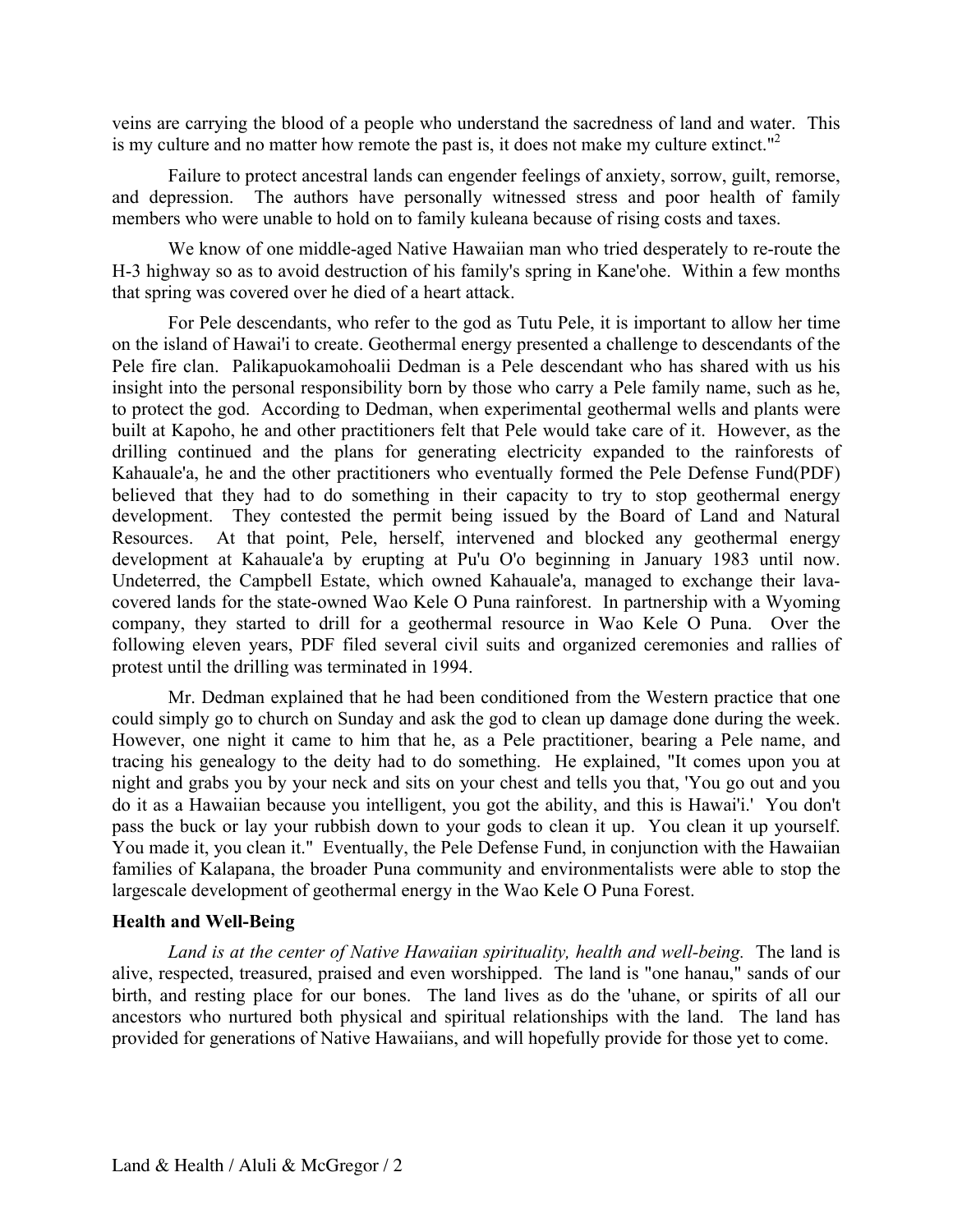When we live on and work the land, we become knowledgeable of the life of the land. In our daily activities, we develop a partnership with the land so as to know when to plant, fish, or heal our minds and bodies according to the ever changing weather, seasons and moons.

We acknowledge the 'aumakua and akua, the ancestral spirits and gods of special areas. We make offerings to them at their special places. So close is the relationship, that we learn the many personalities of the land, its form, features, character and resources and name these, as we do our own children. The land is not viewed as a commodity, it is the foundation of our cultural and spiritual identity as Hawaiians. We trace our lineage to the lands originally settled by our ancestors. These ancestral lands are part of our genealogy. The land is a part of our 'ohana and we care for it as we do the other living members of our families.

### **Healing Power of the Land**

*Throughout history, the Hawaiian people have maintained a deep abiding faith in the land*. We honor its power to provide physical sustenance, spiritual strength, and political empowerment. "Without the land, we are nothing," is a commonly held belief.

Hawaiians who petitioned King Kamehameha III in 1845 not to sell land to foreigners reflected this viewpoint when they wrote:

"If, perhaps, the land is covered over and crowded with the dollars of those who purchase land, from Hawaii to Kauai. Ten, perhaps a hundred thousand million. Will most of these dollars be for the land if we agree to its sale? We will not have anything at all to say about this money. Very few indeed will be the dollars in the hands of the true Hawaiians, and in the land. The land strives [kulia] for revenue every day. The earth continues to receive its wealth and its distinction every day. There would be no end of worldly goods to the very end of this race. But, the money from the sale of land is quickly ended, by ten years time." <sup>3</sup>

Members of the Aha Hui Pu'uhonua O Na Hawai'i (Hawaiian Protective Association) held the same kind of trust and reliance upon the land when they worked to establish the Hawaiian Home Lands Program from 1918 through 1921. The following is an excerpt from a memorial that they sent to the U.S. Congress:

"The soil is a redeeming factor in the life of any race, and our plan for the rehabilitation of the Hawaiians is futile unless the question of returning to mother earth takes precedence to all other considerations in such a plan. . . . In so far as experience has proven and as much as science has revealed, physical health and vigor, the power to propagate the race, eradication of diseases, the restoration of normal domestic living conditions, the elimination of poverty and pauperism, the establishment of business relationship with the business world, the deepened appreciation of the soil and of the material wealth, - all of these benefits come, not by the fashionable [sic] life of this century, but, by the intimate acquaintance with the life and the possibilities of the soil."  $4$ 

Native Hawaiian Historian Edward Kanahele wrote an essay, "The Significance of Wahi Pana" as the introduction to Ancient Sites of O'ahu in 1991 which reaffirmed the significance of the land to the Native Hawaiian identity:

"For native Hawaiians, a place tells us who we are and who is our extended family. A place gives us our history, the history of our clan, and the history of our ancestors. We are able to look at a place and tie in human events that affect us and our loved ones. A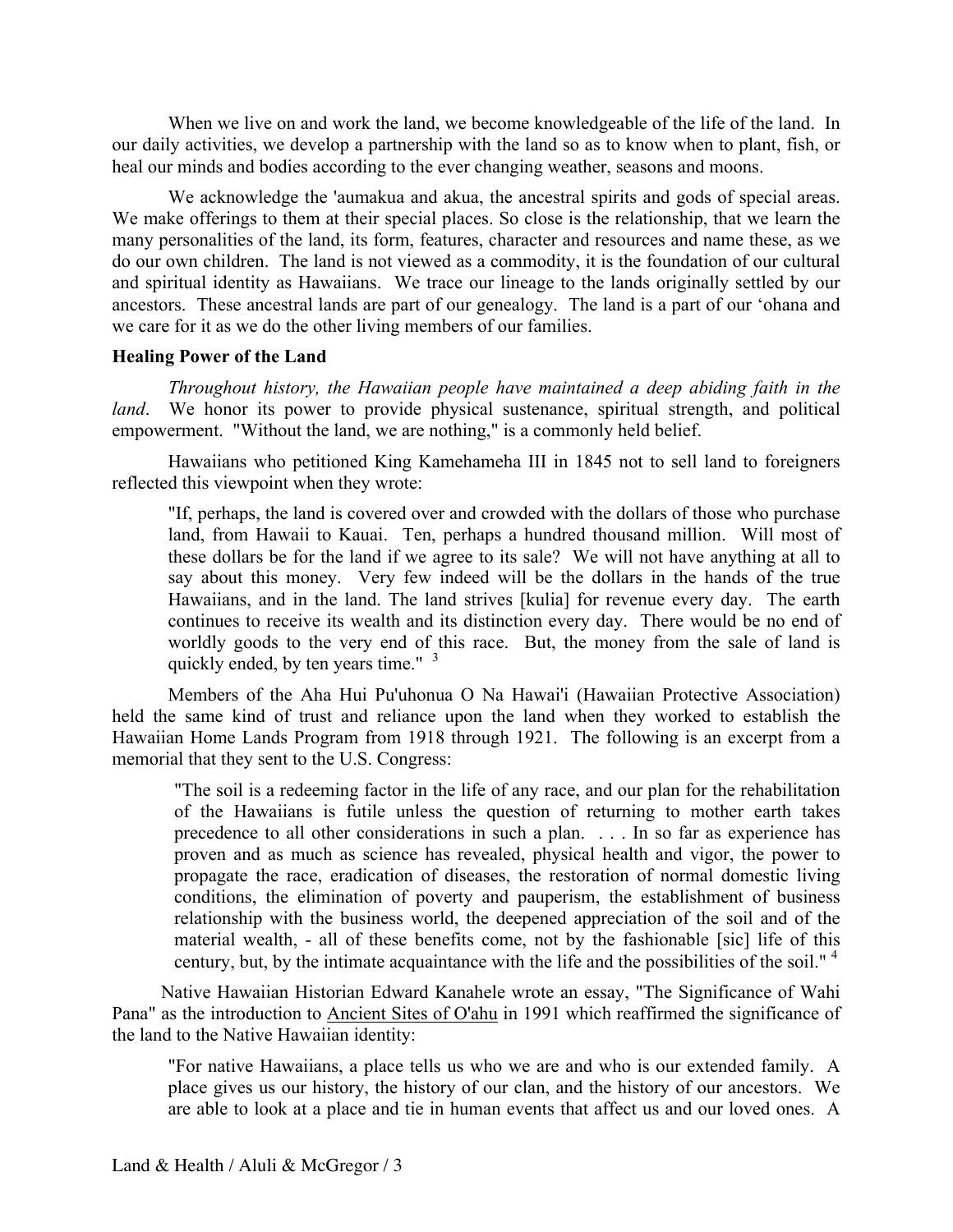place gives us a feeling of stability and of belonging to our family - those living and those who have passed on. A place gives us a sense of well-being and of acceptance of all who have experienced that place.

A wahi pana is, therefore, a place of spiritual power which links Hawaiians to our past and our future."  $5$ 

Each of these passages reflect the belief that Native Hawaiian health and well-being physically, spiritually, and politically - are rooted in a close and stable connection to the land. Moreover, these thoughts were linked to actions to protect the relationship of the Native Hawaiians to the land, in order to keep Native Hawaiians healthy.

The 1845 petitioners sought to protect the traditional relations of the King, chiefs and people to the land and stop the process of the Mahele and the creation of private property ownership of the lands of Hawai'i. The petitioners foresaw the alienation of the Native Hawaiian people from the land under such a process.

The Ahahui Pu'uhonua O Na Hawai'i, whose executive secretary was Noa Webster Aluli, grandfather of author Noa Emmett Aluli, worked to stop the extinction of the Native Hawaiian people who were being decimated by tuberculosis and the flu while living in crowded tenaments and squatter villages in downtown Honolulu. They worked with the Hawai'i territorial legislature, Delegate to Congress Prince Jonah Kuhio Kalaniana'ole, the U.S. Department of Interior, and the U.S. Congress to establish the Hawaiian Home Lands Program to set aside 200,000 acres for Native Hawaiians to be rehabilitated on lands, outside of urban Honolulu.

Edward Kanahele helped found the Edith Kanaka'ole Foundation with his wife, Pualani Kanaka'ole Kanahele and her 'ohana. The Foundation conducts cultural and educational programs, workshops and has founded a public charter school rooted in land-based projects at Waipi'o Valley and in Keaukaha, Hawai'i. We, the authors, were honored to work with Edward Kanahele and the Edith Kanaka'ole Foundation in the founding of Hui Malama I Na Kupuna o Hawai'i Nei, an organization which works to protect and provide proper treatment of Native Hawaiian burials and burial remains.

### **Healing Places**

*Select places and resources were recognized to have special powers of healing.*  Structures for healing were also constructed to focus healing life forces at these sites. We discuss the more prominent places and sites below and note that there are many more healing places and sites which are known only to local communities and 'ohana.

Pohaku or stones are believed to hold mana or spiritual power. Pohaku are featured in shrines as a manifestations of 'aumakua or family guardians and akua or deities and 'uhane or spirits. Throughout the islands are famous and named pohaku which figure prominently in healing and health.

Kahihiokalani as the place for the birth of their son Kapawa..<sup>6</sup> A row of 18 stones, credited with Perhaps, the most famous pohaku are Kukaniloko, the birthing stones of ali'i of the highest rank at Halemano, O'ahu. According to sources cited in Sites of Oahu by Elspeth Sterling and Catherine Summers, Kukaniloko was established by Nanakaoko and his wife the power to absorb pain, was laid down on both the right side and the left side of the central birthing stone, Kukaniloko, a large stone that supported the mother in a semi-sitting position. A chief stood at each of the 36 stones to witness the birth. When the chief was born, it was taken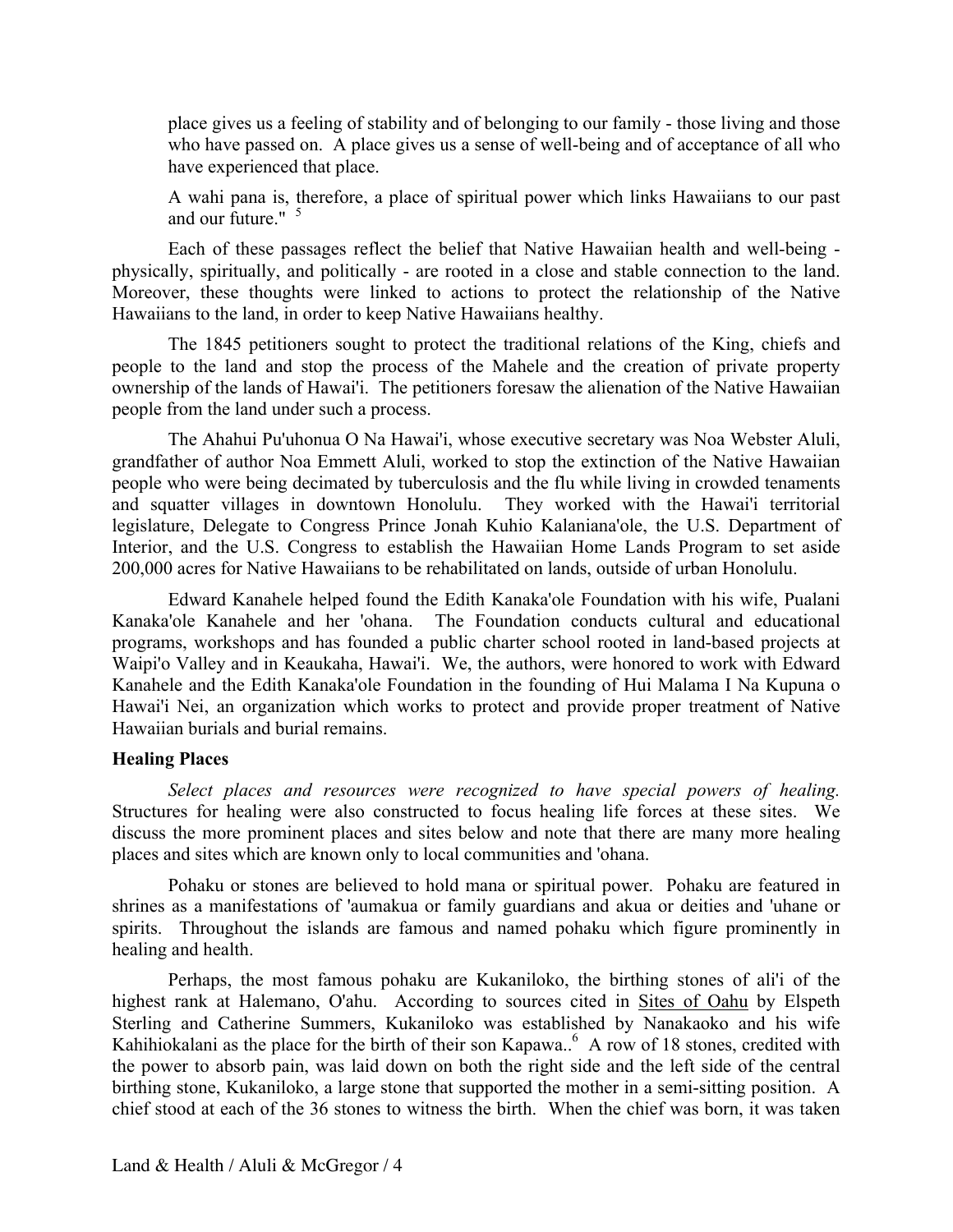inside the Waihau Heiau of Ho'olonopahu where 48 chiefs conducted birth ceremonies, including the cutting of the naval cord, and the kapu drums named Opuku and Hawea were sounded to announce the birth of a divine chief.

The Nana'ulu line of chiefs were born here, as were Ma'ilikukahi, Kakuhihewa and La'a. Kamehameha I attempted to have high chiefess Keoopuolani give birth to Liholiho at Kukaniloko, however, according to Kamakau, when she went there, the child did not come, and she went back  $<sup>7</sup>$ </sup>

 dollars a month were reported in 1927. The popularity of the site declined with curfews and Two famous healing stones of Wahiawa were temporarily located at Kukaniloko after their discovery at a nearby stream. Tradition tells of two sisters from Kaua'i whose supernatural powers were only effective during the hours of darkness. They used their powers to "fly" to O'ahu to visit Kukaniloko, but were caught by the first rays of the sun near their destination and dropped by the bank of the stream in Kaukonahua gulch where they turned into stones. They lay there until the early 1900s, when the road through the gulch was widened. After dislodging the stone, the foreman had a dream in which a stone repeatedly said to him "you have my feet up and my head down, please turn me around". Returning to the construction site the next day, he recognized the stone and had it turned over. Two old Hawaiian men assisted him and then they revealed that the stone was named Kaniniulaokalani and held a spirit that should be cared for. The foreman arranged for this stone and its companion to be taken to Kukaniloko. In 1925, the stones were included in a rededication ceremony at Kukaniloko. At that time, the stones gained attention when pineapple workers reported miraculous cures because of the stones. The stones became the destination for healing pilgrimages and the Daughters of Hawaii, who were the caretakers of Kukaniloko, decided to remove the stones to a cemetery in Wahiawa. There they became even more popular. People came from miles to visit them. The smaller stone was reputed to have special healing powers for women and young children. Stalls selling leis, water, incense, fruit and candies for use as offerings sprang up. Sometimes offerings of a thousand rationings during World War II. The cemetery became the site of a suburban housing development. In 1948 the stones were moved once again to their present location at 108 California Street in Wahiawa where a Japanese shrine-like crypt was erected over the stones.

A second famous birth site of chiefs is Holohoku Heiau on the north side of the Wailua River at the base of Puuki Ridge on Kaua'i. Pohaku Ho'ohanau was the birthing stone where high ranking chiefesses would travel to give birth to their sacred children. The afterbirth and umbilical cord was deposited in an adjacent stone, Pohaku Piko. When a chiefly child was born, the birth would be heralded by sounding the nearby Bell Stone perched above on Puuki Ridge.

The Pohakuloa stone at the Wilder gate of Punahou School is part of a larger birth stone that was 12 feet long and was worshipped by Hawaiian women who prayed for their children to have wisdom and strength. The other part of the stone, according to Gutmanis, was given to a Japanese consul living at the corner of Beretania and Makiki streets. Kapi'olani Maternity Home was later built at this site and some believe that the mana of this pohaku was a factor in its siting $8$ 

The Naha Stone of Hawai'i island, weighed an estimated 3.5 tons and lifting it served as a test of King Kamehameha I's capacity to unite all of the islands. It also served as a birth stone, in that an infant placed upon the stone would remain silent if he were of Naha lineage and would cry if he were not.<sup>9</sup>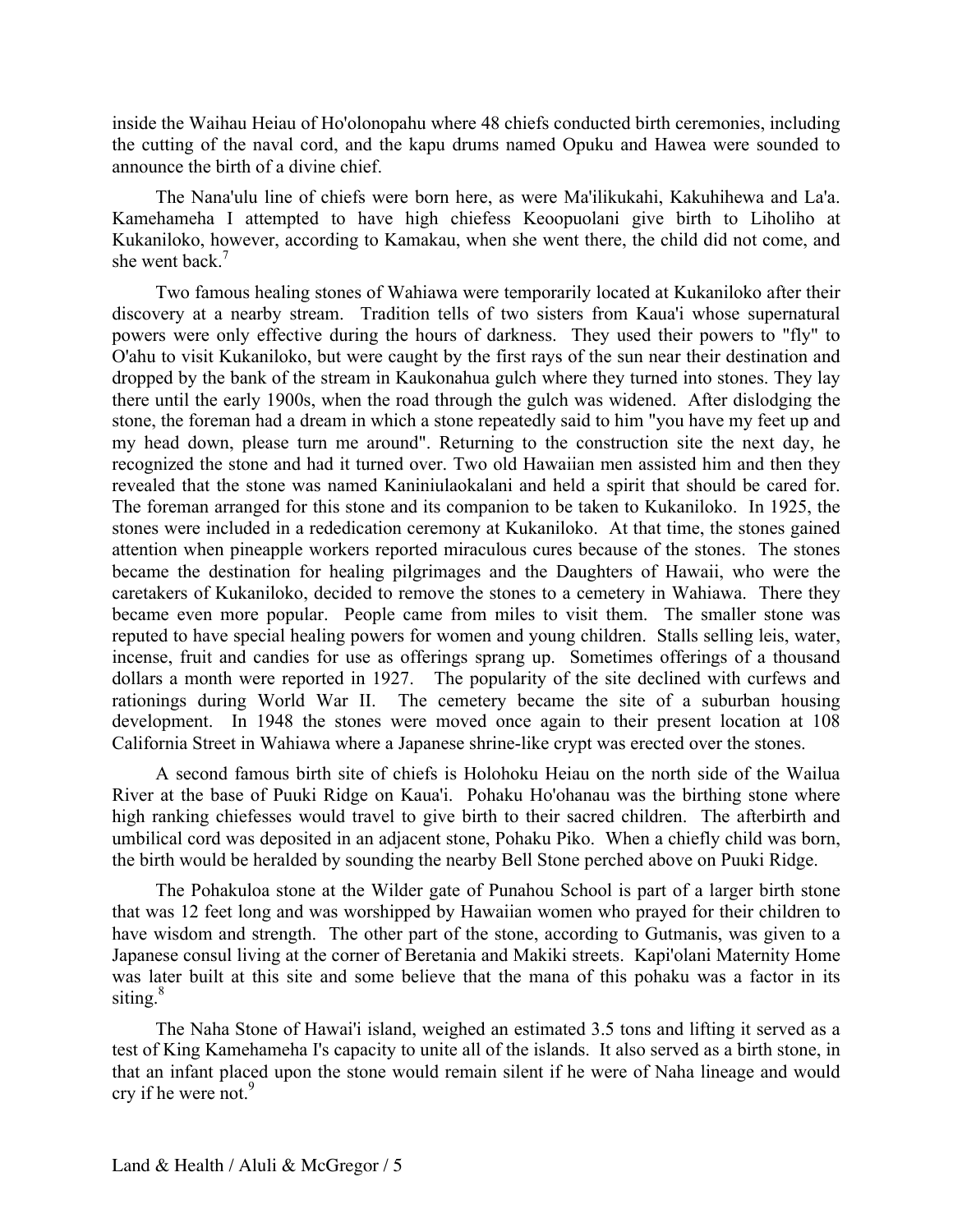Pohaku also factored into the conception of children. On Moloka'i, the famous phallic stone, Kauleonanahoa at Pala'au, Moloka'i has the power to help women conceive. According to tradition, if a woman goes to Kauleonanahoa with offerings and spends the night there, she will return home pregnant. Catherine Summers provides and account by W.J. Coelho from Ka Nupepa Ku'oko'a of June 12, 1924:

". . . the few chiefs who remained saw that there was no people to gather to their presence and that the women did not give birth, the kahunas were asked to appeal to the gods for the race to revive. Through a revelation received, all the women who were not pregnant were commanded to go to Pu'u Lua with their offereings to give to Kaunanahoa and his companion. They spent the night at the base of the wonderful (stone) and when they went home each was pregnant."<sup>10</sup>

cleansing away of that condition.<sup>11</sup> Vanda explains that these three ho'okupu are generally According to Vanda Hanakahi of Moloka'i, the women brought ho'okupu of three fish kumu, awa, and kala. The kumu symbolized the reason and source causing the women to be barren, the 'awa represented the bitterness of that experience, and the kala represented the appropriate to offer in petitions for healing, as symbols of the source of an illness (kumu), the suffering endured because of the illness (awa), and the cleansing away of the illness to enable healing (kala).

pohaku for the health and spiritual strength of the infant.<sup>12</sup> According to Mary Kawena Pukui, on Hawai'i.<sup>13</sup> A child's piko or umbilical cord and the 'iēwe or placenta were used to connect the child to its ancestral land. Piko were secured in the natural cracks or carved niches of pohaku, as in the example of Pohaku Piko at Wailua, Kaua'i. At Pu'u Loa in Puna and 'Anaeho'omalu and Puako, West Hawai'i, families wrapped the piko of a newborn child in kapa, placed it in cup impressions carved into the pahoehoe and covered it with a stone. Sometimes concentric circles were carved into the rock around the cupped impression to symbolize a male and semicircles were carved to denote a female. The purpose of this practice was to absorb mana from the every district on every island had pohaku reserved for piko. She mentioned Wailoa and Mokuola At Mokuola, the piko were placed under a flat stone called Papa a Hina. On Moloka'i, the piko of infants were taken to Keanaohina, the cave of Hina on the border of Mapulehu and Kalua'aha and buried there.<sup>14</sup> On Maui, the piko were placed in crevices on Pohaku Hauola, discussed below and in caves such as Eleili in Waihe'e.<sup>15</sup>

child would keep close to home..<sup>16</sup> The 'olelo no'eau, 'iēwe hānau o ka 'āina which translates The 'iēwe or placenta provided another moment to connect the newborn child to the land of his or her ancestors. It was usually buried in the planting of a specially selected tree on the family's land to mark the child's birth. Just as the tree grew close to home, it was hoped that the into "Natives of the land, People who were born and dwelt on the land," signifies that it was common to associate the 'iēwe with persons who were native to an area and sustained a continuity with their family's land. Many Native Hawaiian families, for example on Moloka'i, endeavor to continue this practice and request that they be given a newborn's placenta. This should be widely honored as a birthing practice as is the case on Moloka'i.

At Waikīkī, O'ahu on Kūhio Beach are four pohaku believed to embody the spirits of 4 great wizards who had come to Hawai'i from Moaulanuiakea, Tahiti - Kapaemahu, Kahaloa, Kapuni, and Kinohi. They gained fame and popularity because they were able to cure the sick by laying their hands upon them. Before they returned to Tahiti, they asked the people to erect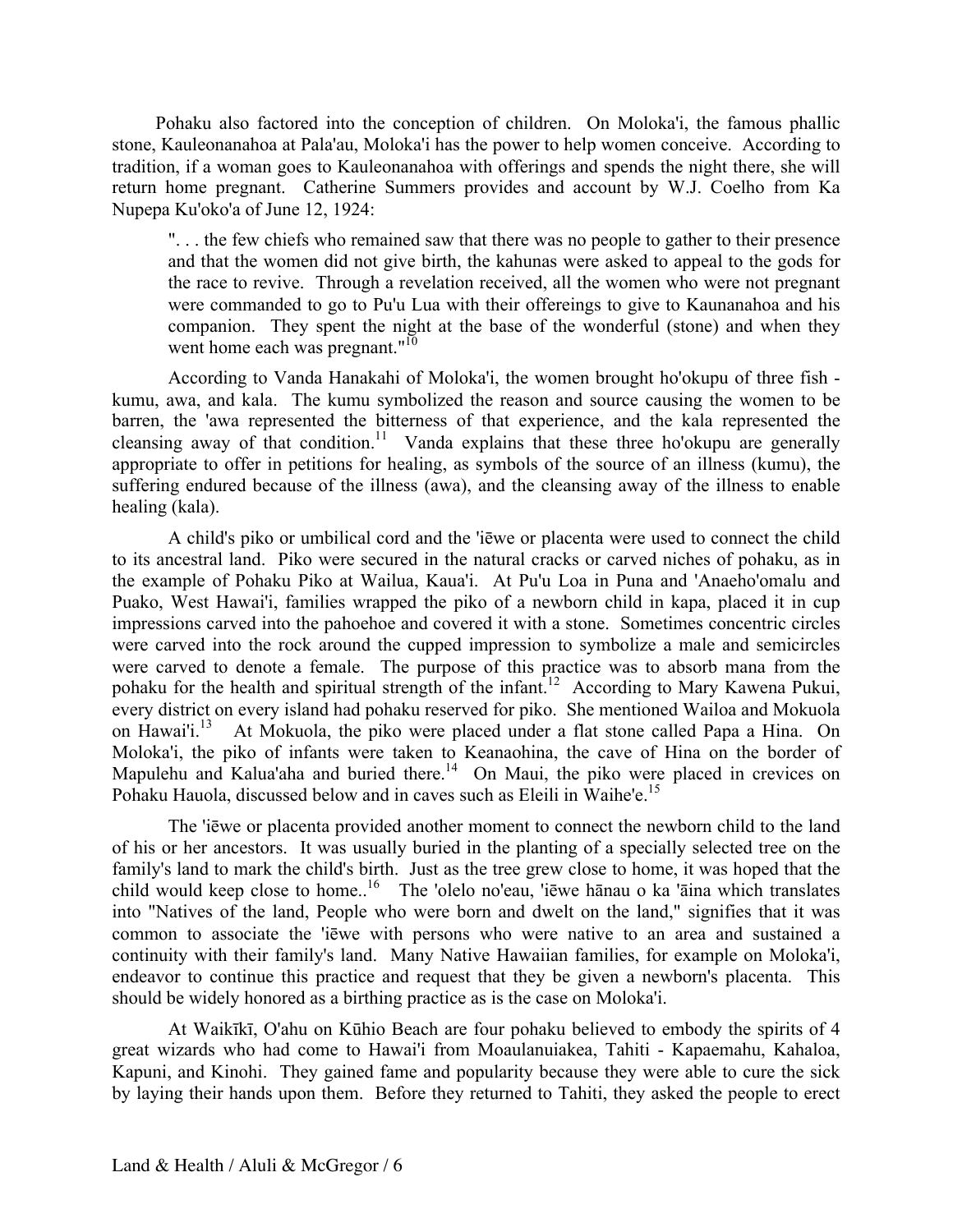four large pohaku as a permanent reminder of their visit and the cures they had accomplished. On the night of Kane, the people began to move the rocks from Kaimuki to Kuhio Beach. When they were in place, each of the wizards named a stone after themself and embued the stone with powers.

In Lahaina, Maui, over the sea wall at the ocean end of Lahaina Power & Light is the Hauola Stone which according to legend is a young girl who the gods turned to stone to save her from enemies. Kahuna La'au Lapa'au, Hawaiian herbal medical healers sent their patients to bathe in the sacred sea water at this stone and many were cured. Elspeth Sterling describes Hauola and its healing power in Sites of Maui as follows:

"The rock that looks like a modern chair with a spacious seat and a small angular back is the healing rock, the front of which is worn hollow. Hawaiians believe that ailing people had only to sit in the seat, dangle their legs in the water, and let the waves wash over them to regain their health. $17$ 

Keaīwa Heiau in Aiea, O'ahu is one of the known heiau ho'ola or centers for the training of kahuna la'au lapa'au. Novices in training to become kahuna la'au lapa'au spent long hours in this heiau fasting, praying and meditating. They were taught the prayers needed to draw out the healing power of the native plants in order to heal the sick. The novices also cared for a great garden of native medicinal plants outside of the walls of the heiau. After a period of training, the novice was sent to other medical centers to learn the advanced art of diagnosis and other forms of treatments.

The island of Moloka'i, known as "Pule 'O'o" or island of strong prayer, was a renown center for the training of kahuna, including kahuna la'au lapa'au. Ka'ie'ie, in Mahana on the west end of Moloka'i was a refuge for the highest order of Kahuna known as the 'Umoumou.<sup>18</sup>

 threatened to be destroyed by the trans-Ko'olau freeway, TH-3. A young woman chose to give Hale O Papa or heiau dedicated to earth mother Papa were special places for the healing of women. Women received prenatal and postnatal care at the Hale O Papa and treatment for other illnesses particular to females. At the Hale O Papa on Kaho'olawe, which sits on a sand dune, there are several burials of women and a few infants and young children in and around the structure. These burials sanctify the Hale O Papa then and now. The Hale O Papa in Halawa, O'ahu became a rallying point of concern in the 1980's and 1990's when it was birth to her child on the Hale O Papa to inscribe the heiau with its ongoing significance to contemporary Native Hawaiian women.

The power of stones were also utilized in other forms. Small stones or 'ili'ili are heated and used in lomilomi or massage to relieve stressed muscles. Larger heated stones wrapped in ti leaves are also used. 'Ili'ili were arranged in the shape of a man and his vital organs on a mat and used to teach anatomy to novice kahuna la'au lapa'au. This practice was called ho'onoho i ka 'ili'ili.

 Hawaiian people, especially the Pele families. Her beauty is inspiring. The whole experience of Pele, the female god of the volcano who creates new lands and pohaku is the one deity who continued to be honored and worshipped despite the abolition of the official chiefly religion and sites of worship. Her realm in Kilauea and Mauna Loa where she actively manifests is sacred to her and her family. Pele is an important inspiration, protector, and healer of the seeing her, an ancestor, alive and active pulls you into identifying with being Hawaiian and part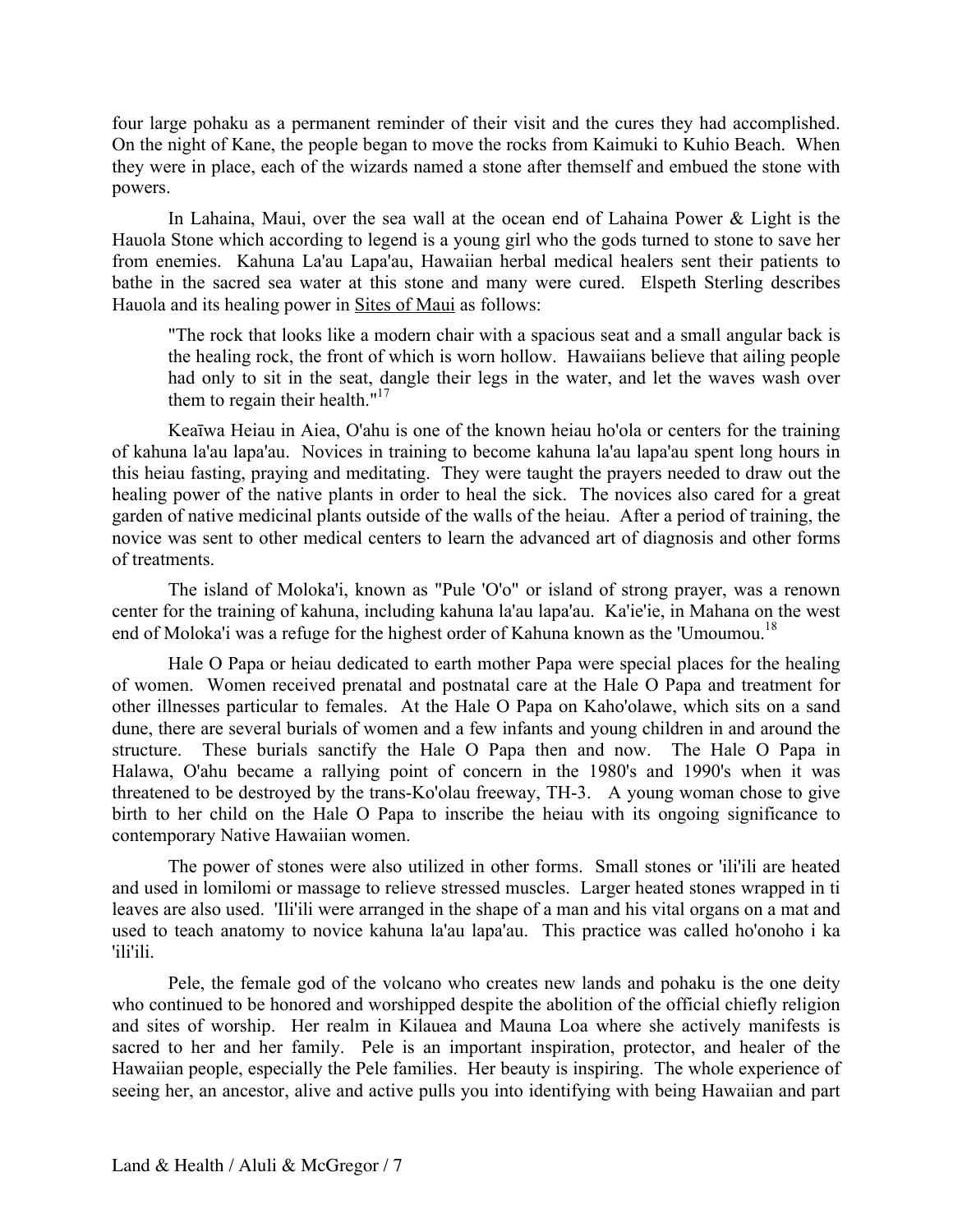of this whole family. When Pele erupts, flows, steams, her families and followers visit her. The kupuna speak of seeing her family members, their different manifestations, and of seeing Pele, herself. For the Pele families she provides a real element of protection and healing. They throw their hair or teeth into the volcano. They offer the bones and ashes of dead family members upon their death. They give these to Pele to heal and to permanently cover and protect. The la'au that is gathered in the forests of Hi'iaka, the healer with the power of rebirth, is all part of the protection and the healing. Hi'iaka, as revealed in the episode of Lohi'au in the saga, "Pele and Hi'iaka", has the ultimate power of restoring life to the departed, as she was able to bring Lohi'au back to life. Being part of the Pele line makes you part of a strong family system with connection to Pele, her sisters, her uncles. As discussed above, tracing ancestry to Pele, the life force of the volcano bears the responsibility to protect this god.

 to reclaim sovereignty and re-establish a Native Hawaiian government. Under law, the island is Beginning in the 1980s, the island of Kaho'olawe grew to symbolize the cumulative collective pain of the Native Hawaiian people as a result of the colonization of the Hawaiian islands by the American government, particularly the military abuse of Hawaiian lands. Through the course of the struggle to stop the bombing and military use of the island, kupuna revealed that families who experienced discord and hardships and problems would journey to Kaho'olawe to cleanse themselves of these difficulties. When they left the island, they left their troubles behind and could return home to heal. Kaho'olawe, its original significance and subsequent devastation, forced our generation of Native Hawaiians to realize and reclaim our responsibility to care for and heal the land of our ancestors and from whom we are descended. Through Kaho'olawe we began to live together as Hawaiians and practice the religion and traditions learned from our kupuna and heal the land. The work to heal the island of Kaho'olawe has helped heal the soul of our people and will continue to do so. It has also inspired the movement being held in trust by the State of Hawai'i for eventual transfer to the Native Hawaiian nation.

# **Burials and Leina**

In death and beyond, Native Hawaiians consecrated special areas as their resting places and recognized special points to enter into the next life. "Mai kaula'i wale i ka iwi o na kupuna / Do not dry out the bones of the ancestors." Do not discuss your ancestors too freely with strangers, for it is like exposing their bones for all to see. This is one of the 'olelo no'eau or wise sayings concerning Hawaiian bones that reflects this generally held attitude to protect Hawaiian burial remans. This is still a deeply held ethic. In conducting oral history research, for example, we find that informants will usually stop short of discussing anything about family burials or bones, except in very general terms. Traditionally, Native Hawaiians have believed that ancestral mana is passed on and resides in our bones. Proper burial treatment of our Kupuna is essential to maintain their mana and our mana as their descendants.

In the Ke Au 'Oko'a of September 1870, Kamakau described how the people of old Hawai'i, prior to the rise of ruling chiefs, buried their loved ones in common graveyards. According to Kamakau, in the very ancient times, corpses were buried in graveyards that were well known throughout the islands. He described the ancient graveyards at Pohukaina on Windward O'ahu, between Kualoa and Ka'a'awa; 'Iao Valley on Maui; Waiuli, above Honokohau, Honolua and Honokahua on Maui; Ka'a'awa on the eastern edge of the Ke'anae Gap on Haleakala; Papaluana at Kipahulu, Maui; Pu'uwepa in Kohala; Ka'iliki'i in Ka'u; Kaloko in Kona;Nakoaka'alahina on Kaua'i; and Kapalikalahale on Ni'ihau. For example, the coastal sand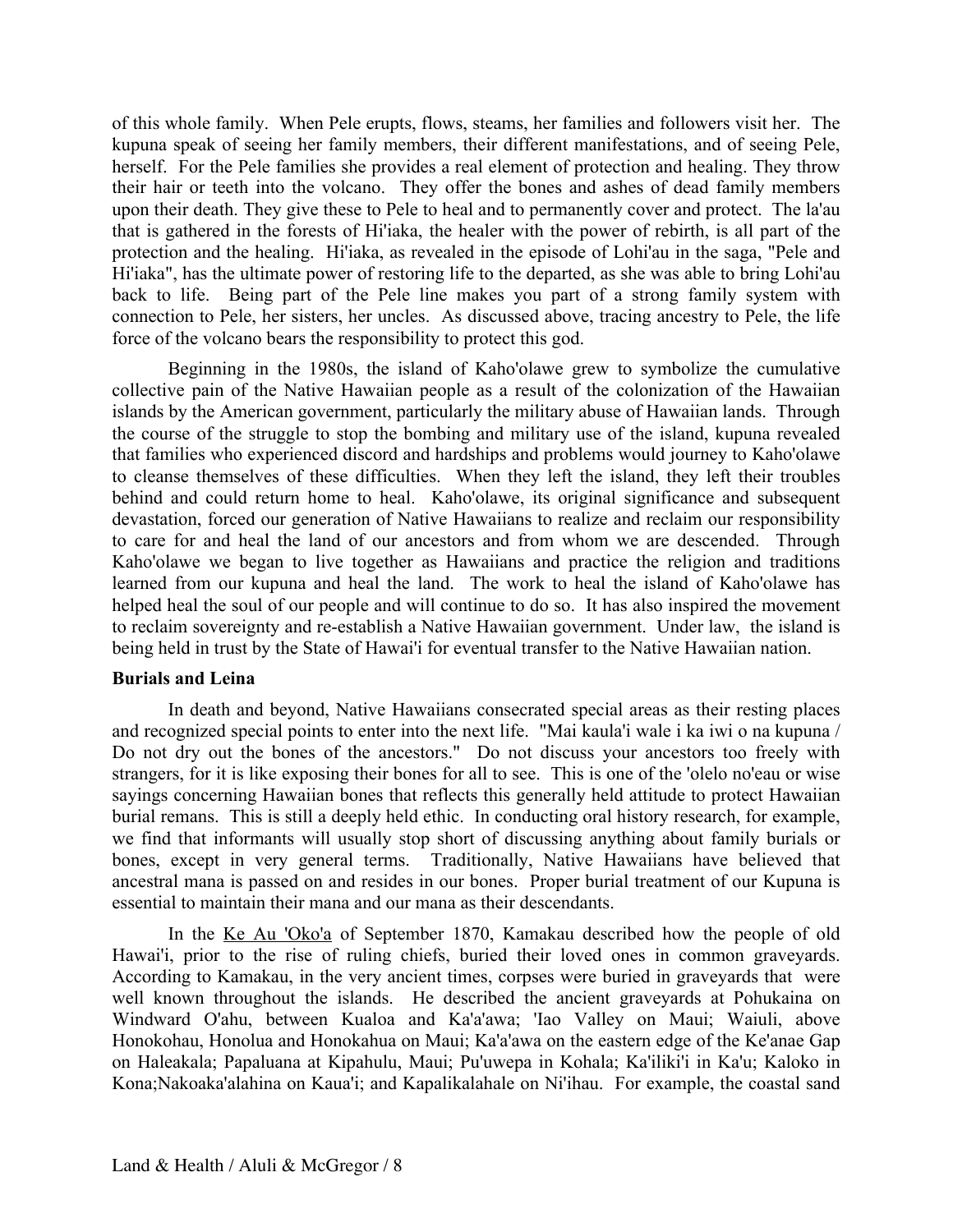dunes served as the final resting place for Hawaiian people who lived in the Honolua-Honokahua district from 900 A.D. through the 1800's.

The practice of hiding burials and holding their location secret evolved in a later period when, according to Kamakau, "wicked and traitorous, and desecrating chiefs, dug up the bones of the dead from burial grounds and used the bones for arrows and fishooks." Kamakau described the general concern of the Hawaiian people which led them to begin the practice of laying their loved ones to rest in caves, ravines and cliffs:

 'last will,' the kauoha, of their loved one. . . . The places mentioned in the kauoha are "Consternation arose in every family, and they sought places of concealment for the bones of their grandparents, parents, children, chiefs, and relatives. They searched for deep pits in the mountains, and for hiding pits and hiding caves along the deep ravines and sheer cliffs frequented by koa'e birds. There they deposited the precious bones of their loved ones, without a thought for their own weariness, the heavy load they carried, or their own possible death; with no other thought except that they were carrying out the the burial pits and caves of the ancestors. They are well hidden from the eyes of men, and unknown to the 'wizards of the night,' kupua o ka po., who might reveal them."

In the Ke Au 'Oko'a of May 1869 Kamakau expanded upon the practice of secret burials. He explained how the Hawaiian burial ritual was carried out in secret and how the knowledge of its location was kept secret by a selected descendant. He emphasized how care of the bones was strictly a family responsibility and not to be shared with any strangers. He also described how the burials established unmistakable and irrevocable claims to the land. He wrote:

"In old days the inheritance of the family burial place, the caves and secret burial places of our ancestors was handed down from these to their descendants without the intrusion of a single stranger unless by consent of the descendant, so that wherever a death occurred the body was conveyed to its inheritance. These immovable barriers belonged to burial rights for all time. The rule of kings and chiefs and their land agents might change, but the burial rights of families survived on their lands. Here is one proof of the people's right to the land. With this right of the common people to the land is connected an inherent love of the land of one's birth inherited from one's ancestors, so that men do not [willingly] wander from place to place but remain on the land of their ancestors."

Special places are recognized as leina a ka 'uhane or leaping places of souls into the spirit world. Samuel Kamakau described these places as follows:

"The leina a ka 'uhane on Oahu was close to the cape of Ka'ena, on its right (or north, 'akau) side, as it turns toward Waialua, near the cutoff (alanui 'oki) that goes down to Keaoku'uku'u. The boundaries of this leina a ka 'uhane, it is said were Kaho'iho'ina-Wakea, a little below Kakahe'e, and the leaping place (kawa-kai) of Kilauea at Keawa'ula. At these places would be found helpful 'aumakua souls who might bring back the spirit and restore life to the body, or if not, might welcome it to the realm of the 'aumakua. Places within the boundaries mentioned were where souls went to death in the po pau 'ole, endless night.

There were Leina-a-ka-'uhane and 'Ulu-o-Leiwalo on Hawaii, Maui, Molokai, Lanai, Kauai, and Niihau as well as on Oahu. The traditions about these places were the same. The were where spirits were divided (mahele ana) to go into the realm of wandering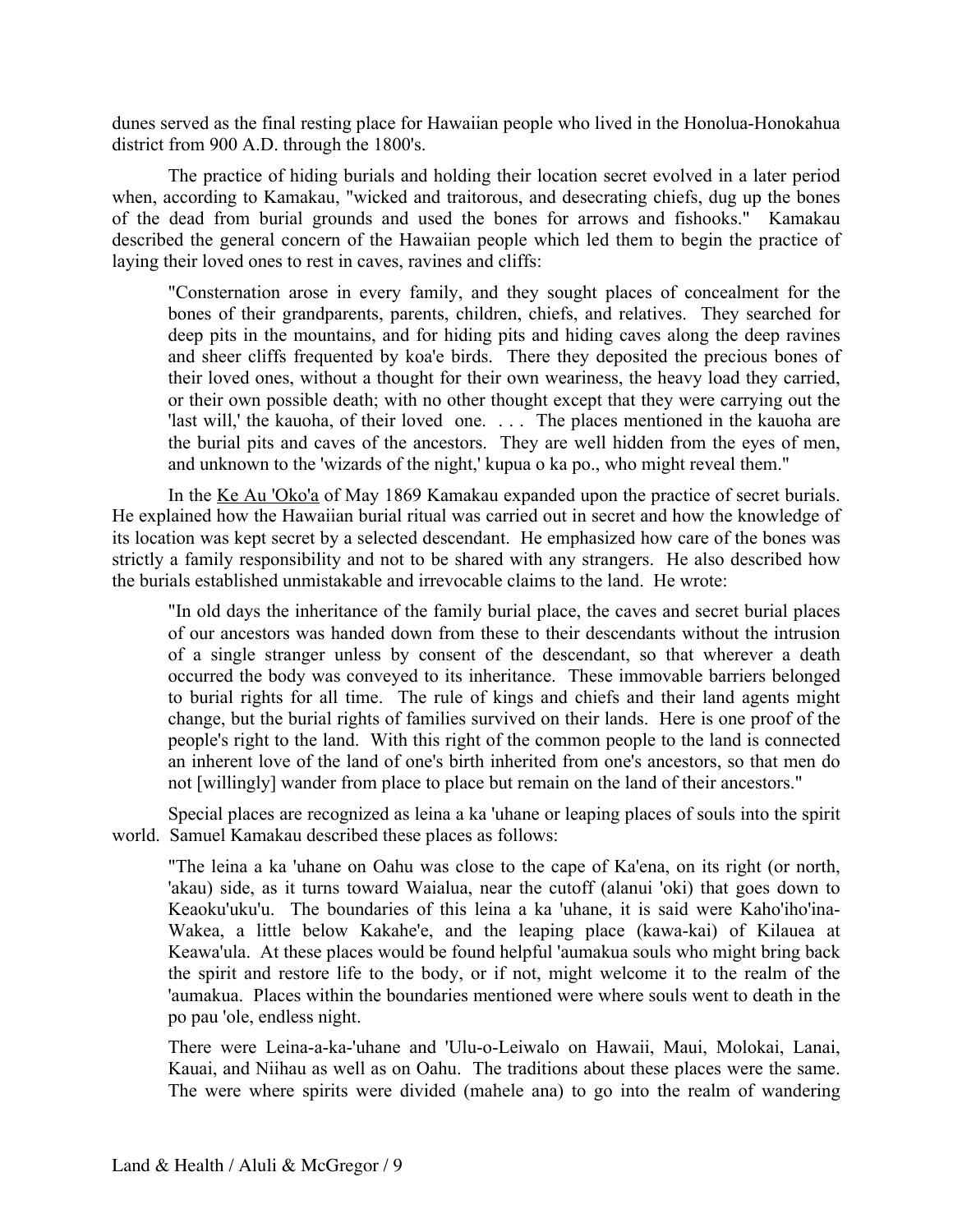spirits, the ao kuewa or ao 'auwana; or to the ancestral spirit realm, the ao 'aumakua; or to the realm of endless night, the po pau 'ole."

On Maui, the leina a ka 'uhane are at Keka'a and the plains of Kamaomao. The cliff ledge overlooking the ocean on Pu'u Kekaa or Black Rock at Ka'anapali Beach is the leina a ka 'uhane. On Moloka'i, there is a leina a ka 'uhane in Kipu, at the center of the island, and at Kai'aka Rock in the West. According to tradition, the spirits were attracted to the sweet fragrant hala fruit growing at the base of the pali, near Nihoa. Polihale is the leina on Kaua'i.

### **Healing Waters**

*Ponds and springs sacred to mo'o also held healing powers*. In Liliha on O'ahu, the Kunawai spring was sacred to the mo'o, Ka-hanai-a-ke-akua. Those who were ill and bathed in the pool fed by this spring were cured of their illness.

asked forgiveness for placing his mother in the home rather than taking care of her.<sup>19</sup> Even as late as the 1960's, kupuna informants in Hana spoke of an old blind woman, Tutu Pale, who claimed kinship to a mo'o who lived in a nearby pond in Hana. She often walked to the pond in the moonlight to fish, and talked with someone as she went along. She explained that her cousin, the mo'o, frequently accompanied her to the pond. After ten years, she regained her eyesight. Later her son put her in a home and his legs swelled up and would not heal until he

Kawainui Pond, was the home of the mo'o Hauwahine. The lepo or mud was called lepo ai ia or edible mud. It resembled haupia pudding in texture, but had the color of poi. According to legend it was brought to Kawainui from the pillars of Kahiki by Kaulu, a chief of Kailua. When there was a shortage of taro in Kailua while King Kamehameha and his entourage stayed there, the men of Kailua got the lepo ai ia from Kawainui Pond and fed it to the warriors and servants of Kamehameha in their calabashes.<sup>20</sup>

health for the people of Moloka'i.  $21$ According to tradition, women unable to conceive could become pregnant by drinking from a spring at Kihapi'ilani Hill in Kaluako'i. The flowing waters of Kupuwailani spring atop Kamakou, the highest point on Moloka'i, holds sacred and healing power. The logo of the Hua Kanawao Ka Liko Generational Study of Heart Health among the Native Hawaiians of Moloka'i incorporates a design of this spring to represent the infusion of this work with the traditional healing forces of the island. Traditionally, healers on Moloka'i sought the waters, Waipilihoa 'o 'Īloli, named for the companion gods Kane and Kanaloa, in Pala'au to use in herbal remedies. In June 2005, the Moloka'i General Hospital dedicated its new facility which has art designs representative of these fresh water springs to symbolize that it is a facility providing healing and

# **Nourishing and Healing Plants**

*Probably the best known and clearest connection between the land and Native Hawaiian health is the use of natural elements and native plants in the healing of a variety of injuries and ailments.* Plant remedies were prepared with water - wai pa'akai or salt water, wai puna or spring water, or rain water that was caught in a kalo leaf and called wai lani, wai pu'olo, wai hua or wai ''apo. Pa'akai or salt was often mixed with the plants to express its juices. 'Alaea, red ocher or hematite, was gathered from veins in the earth and used to enhance the potency of herbal mixtures with iron.

in medical treatments.<sup>22</sup> Remedies might be mixed in with cooked taro or sweet potato to Plants that were staple foods were not only important for nourishment, but were also used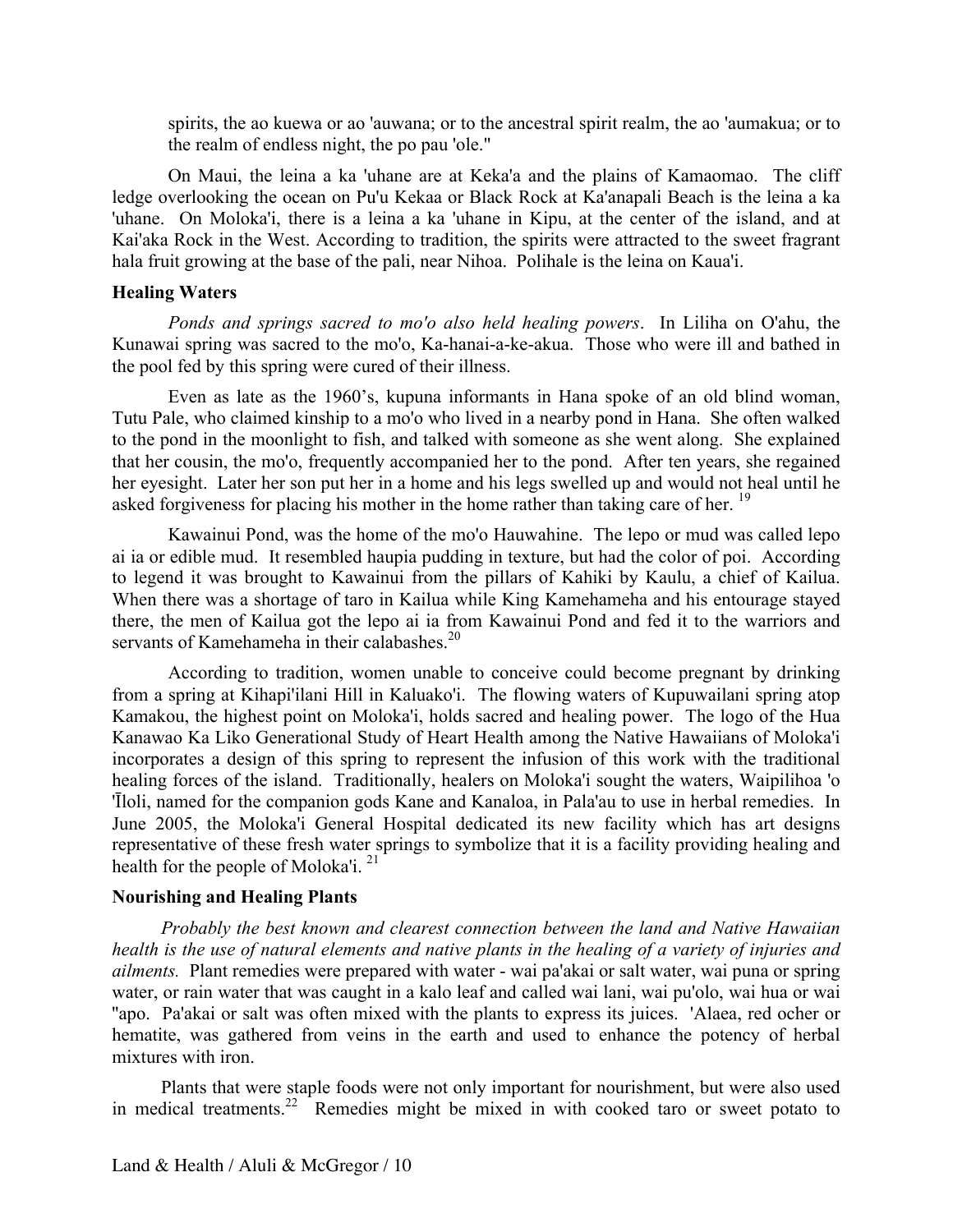administer them to the patient. Varieties of raw grated or scraped taro were combined with other elements for pulmonary or consumption illness. Raw kalo or taro was mixed with the ash of burnt coconut meat and smeared in a child's mouth to cure thrush. Nutritious young uala or sweet potato leaves were fed to invalids and pregnant women to invigorate them. A broken sweet potato vine could be worn as a lei to induce the flow of milk in a nursing mother. Leaf buds of the 'ulu or breadfruit, pounded with 'alaea was also a treatment for thrush. The gum from the breadfruit was used for certain skin irritations. Select mai'a or banana varieties were used as the pani or food consumed to complete the dosage of an herbal remedy. Juice squeezed out of the roots of certain varieties of banana could also be used to cure thrush. Uhi or yams were used as an ingredient in remedies for coughs, vomiting blood, constipation, appendicitis, apoplexy and dysentary. The uncooked starch of arrowroot was used to cure diarrhea and when mixed with 'alaea it was used to cure dysentery.

 remedies, or the cane itself was chewed after taking a bitter concoction. The root of the 'awa or Many native domestic plants have healing qualities in addition to their primary uses. Ko or sugar cane was chewed to strengthen the teeth of children. Cane juice could be fed to nursing infants and to sick children who were not otherwise eating. It is also used to sweeten herbal the pepper plant is prepared as a popular narcotic beverage for relaxation, relieving muscle aches and for sleep. Medicinally, 'awa was taken for congestion in the urinary tract, rheumatism and asthma. The yellow tip of the hala or pandanus root is used in medical remedies. It is a source of vitamin B. The buds of the hala leaves are also used for medicine. The bark of wauke or paper mulberry, used primarily for kapa or bark cloth, was also chewed to strengthen the teeth of children. Strips of wauke bark were also worn around the neck to induce the flow of breast milk. The slimy sap has laxative properties and can be added to remedies for that purpose. The unfurled soft leaf of a kī or ti plant was chewed to induce phlegm in cases of a dry cough. Eaten in quantity kī leaves have a laxative effect. A leaf of kī, placed on the forehead or body of a person ill with fever, draws out the heat and reduces the temperature. 'Olena or tumeric juice is used to relieve earaches. The root could be chewed and swallowed for consumption. The leaves, flowers, rind, nut and bark of the kukui or candlenut tree were used in native medicine. The juice of the rind or inner bark is prescribed for sore throat, coughs and congestion. The sap of the green kukui nut is used to treat thrush, sore throats and cold sores. The nut is a cathartic and used in enemas. The ash of the burnt nut is used to clean cuts to prevent infection. The leaves are applied as poultices for swelling. Kukui flowers are chewed to heal sore throat and swollen tonsils. The mashed nut is rubbed on sores on the scalp and body. The hau tree sap and the base of its blossoms without its petals were used as a mild laxative. The hau sap was drunk by a woman in labor.

native plants used for healing.<sup>23</sup> Among these, five plants were identified as the most important -A wide variety of wild plants have healing qualities and are prescribed in medical remedies. Beach plants such as the pohuehue or beach morning glory, pa'u-o-Hi'iaka, naupaka, hinahina and kauna'oa are brewed into medicinal teas and tonics. A study conducted in 1995-97 to understand how contemporary healers practice the art of la'au lapa'au derived a list of 154 the domestic kukui and 'olena discussed above, together with wild or cultivated popolo, 'uhaloa, and ha'uowi. Popolo leaves, stems and berries are used to cure upper respiratory conditions such as colds, cough, congestion, fever, thrush and asthma. Popolo leaves made into a poultice helps one expel mucus and can be placed on the manawa po'o or baby's fontanel for colds, cough and congestion. 'Uhaloa is also used for upper respiratory ailments such as colds, cough, congestion, thrush, and to lower blood pressure. A tea made from its roots relieves sore throat. Ha'uowi is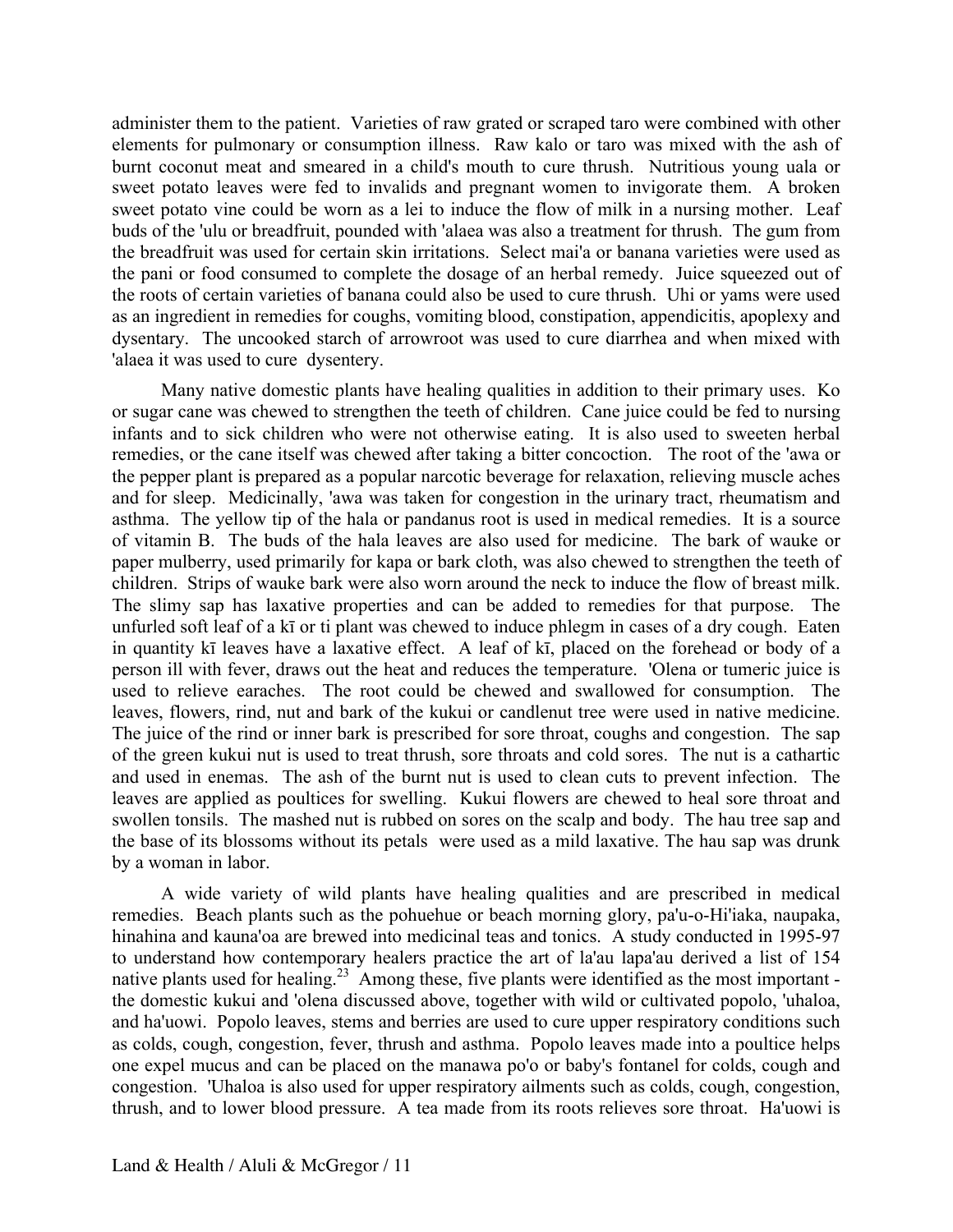made into a poultice and applied for broken bones, sprains and bruises. Made into a tea it can treat diabetes and high blood pressure.

Forest plants such as ko'oko'olau, 'ala-'ala-wai-nui, 'ohi'a-lehua, moa, wawae-'iole, mamaki, laukahi and 'alani are also significant. Protection of native forest plants is a major concern given that Hawai'i already has the highest extinction rate of endemic species in the U.S. When the Wao Kele O Puna Forest in Hawai'i, the largest contiguous lowland rainforest in the Hawaiian Islands, was targeted for the development of geothermal energy, as discussed above, environmentalists and Native Hawaiian cultural practitioners joined together to protect the forest. Hawaiian herbal medical healer, Henry Auwae, opposed the development because it threatened to destroy a huge reserve of important medicinal plants such as lama, kopiko, ohunui and 'ohi'a lehua. Our success in stopping the development of geothermal energy rescued this vast resource for future generations of Native Hawaiians. The purchase of the Wao Kele O Puna forest through the Federal Forest Legacy Program and the Office of Hawaiian Affairs in 2005, whereby title is held by the Office of Hawaiian Affairs for eventual transfer to a sovereign Native Hawaiian governing entity will guarantee permanent protection of the la'au of this vast pristine forest.

# **The Land as Our Legacy**

 *kupuna.* These are certainly integral to the health and well-being of Native Hawaiians as a *As we end our overview of land and Native Hawaiian health we reflect upon the ancestral lands passed on to Native Hawaiian descendants from our ali'i, the monarchy, and our*  people native to our Hawaiian islands.

The first ali'i trust was established in 1871 by William Charles Lunalilo whose will established the Lunalilo Trust after his death in 1874. His legacy focused on the health and wellbeing of Hawaiian kupuna. The mission of his trust, up to present, is to support the Lunalilo Home for "poor, destitute and infirm people of Hawaiian (aboriginal) blood or extraction, giving preference to old people." The Lunalilo Trust provides for the health and well-being of elder Native Hawaiians who receive nursing care in Lunalilo Home.

of the privileges open to them to a reasonable extent. $"^{24}$  Since the establishment of the schools In 1883, Princess Bernice Pauahi Bishop designed her will to establish the Kamehameha Schools for "the support and education of orphans, and others in indigent circumstances, giving the preference to Hawaiians of pure or part aboriginal blood." Her husband, Charles Reed Bishop who helped her draft the will and served as one of the first trustees of her estate clarified the intent of the Princess in an inaugural address at the opening of the schools and letters to fellow trustees and school administrators. In a particular letter to written to Mr. Charles Hyde in February 1897 he wrote, "There is nothing in the will of Mrs. Bishop excluding white boys or girls from the Schools, but it is understood by the Trustees that only those having native blood are to be admitted at present, that they are to have the preference so long as they avail themselves in 1887 and until present, the Trustees have consistently given preference to Native Hawaiian youth for admission into the schools, a policy which has been challenged in the U.S. courts in the twenty-first century and defended by a broad base of Native Hawaiians and non-Hawaiians.

Queen Emma created her trust in 1884 to support the Queen's hospital which she and her husband, King Kamehameha IV, had founded and funded in 1859. At the time that Queen Emma set up her trust, Queen's Hospital was a national hospital of the Kingdom of Hawai'i which received legislative funds to provide free care for "indigent sick and disabled Hawaiians."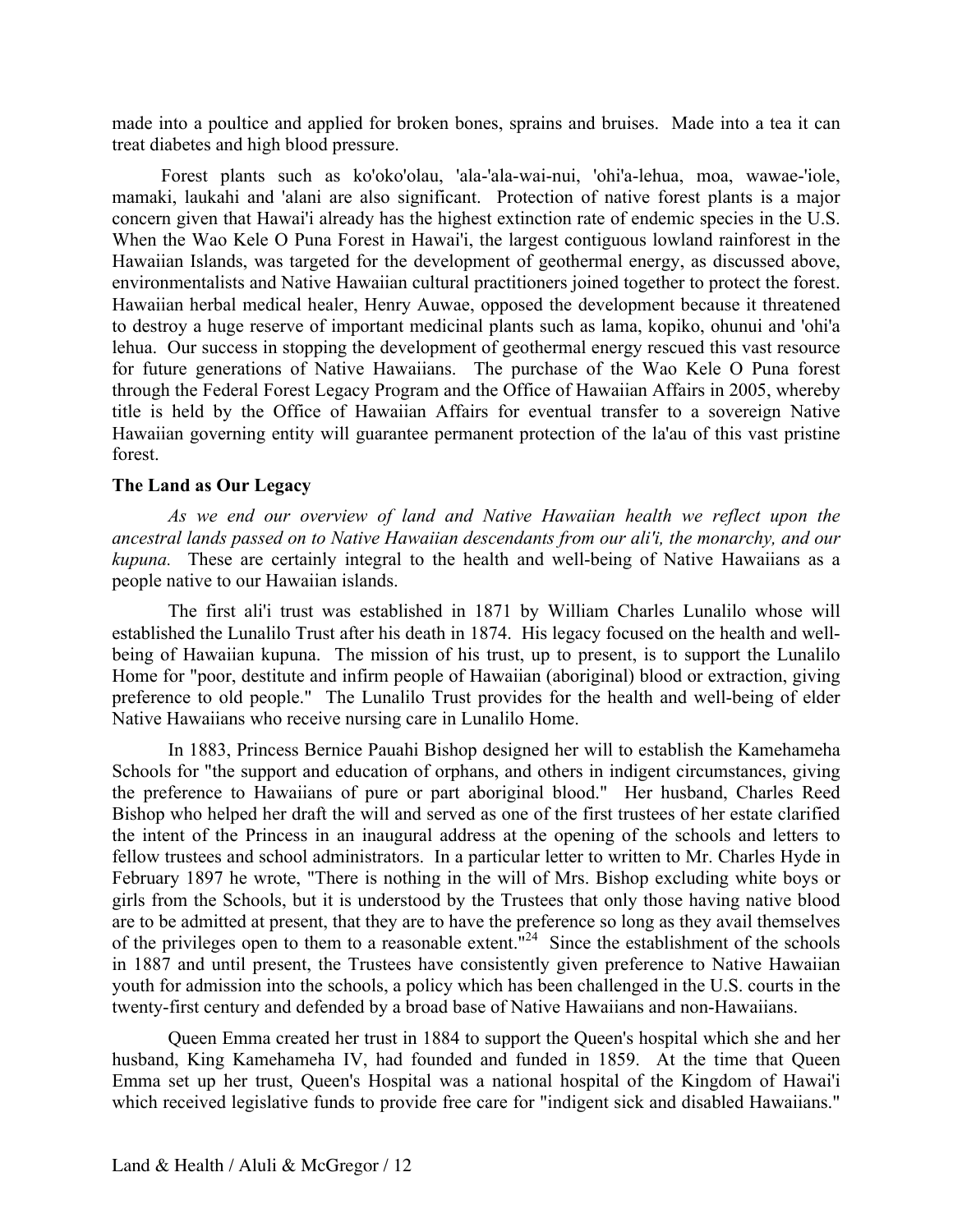Hawaiians. In 1967, the Queen Emma Trust was dissolved. The Queen Emma Foundation was Under the Territory of Hawai'i, the Territorial legislature cut funding to the Hospital. At that point, Queen's Hospital terminated its policy of providing free medical care to indigent Native established in 1979 to manage the lands endowed by the Queen. The mission statements of the Queen's Health System and the Queen's Medical Center acknowledge a special responsibility to Native Hawaiians. The Foundation provides some support for health care in Native Hawaiian communities such as Ko'olauloa on O'ahu and on the island of Moloka'i.

In 1909, Queen Lili'uokalani established her trust for "the benefit of orphan and other destitute children in the Hawaiian Islands, the preference to be given to Hawaiian children of pure or part aboriginal blood." The trust continues to provide services to support the well-being of Native Hawaiian 'ohana.

The Crown and government lands of the Kingdom of Hawai'i is the legacy of the Hawaiian monarchy to Native Hawaiians. Prince Kuhio described the nature of this legacy in an article he wrote for The Mid-Pacific Magazine in February 1921:

The act creating the executive department contained a statute establishing a board of royal commissioners to quiet land titles. . . . This board decided that there were but three classes of vested or original rights in land, which were in the King or Government, the chiefs, and the common people, and these three classes of interest were about equal in extent. . . . The common people, being left out in the division after being recognized as owners of a third interest in the kingdom, believing that new methods had to be adopted to place them in possession, assumed that these lands were being held in trust by the crown for their benefit. However, the lands were not reconveyed to the common people, and it was so held by each monarch from the time of the division in 1848 to the time of the dethronement of Queen Liliuokalani in 1893.  $25$ 

The Crown and Government lands were ceded to the U.S. government in 1898 at the time of Annexation. In 1921, the special rights of Native Hawaiians in these lands were recognized when Congress supported Prince Kuhio's proposal to set aside 200,000 acres of these lands for Native Hawaiians and created the Hawaiian Homes Commission Act. Congress also recognized the special rights of Native Hawaiians in these lands in the 1959 Admissions Act which required the State of Hawai'i to manage the ceded public lands as a trust to partly benefit Native Hawaiians. The Hawaiian Homelands are of singular importance to the well-being of Native Hawaiian families who reside and derive livelihoods on these lands. Part of the revenues from the ceded lands public trust funds the Office of Hawaiian Affairs which given some support to Native Hawaiian health care programs. Repatriation of these lands to the Native Hawaiian people is at the core of Native Hawaiians' sovereign rights and claims and essential to sustaining the well-being of Native Hawaiians as a people.

Ancestral kuleana lands form the home base for Native Hawaiian families and 'ohana. Sustaining ancestral kuleana is the core relationship of Native Hawaiians to the land and an important measure of the well-being and functionality of 'ohana, as discussed above. After all . . . without the land we are nothing.

Throughout the decades, our kupuna and we, ourselves, have become involved in struggles to protect our 'aina, our legacy and the health and well-being of our families and our people on the 'aina. The motto of our nation, first proclaimed by King Kamehameha III on July 31, 1843 when Britain restored and recognized the independence of the Hawaiian Kingdom, is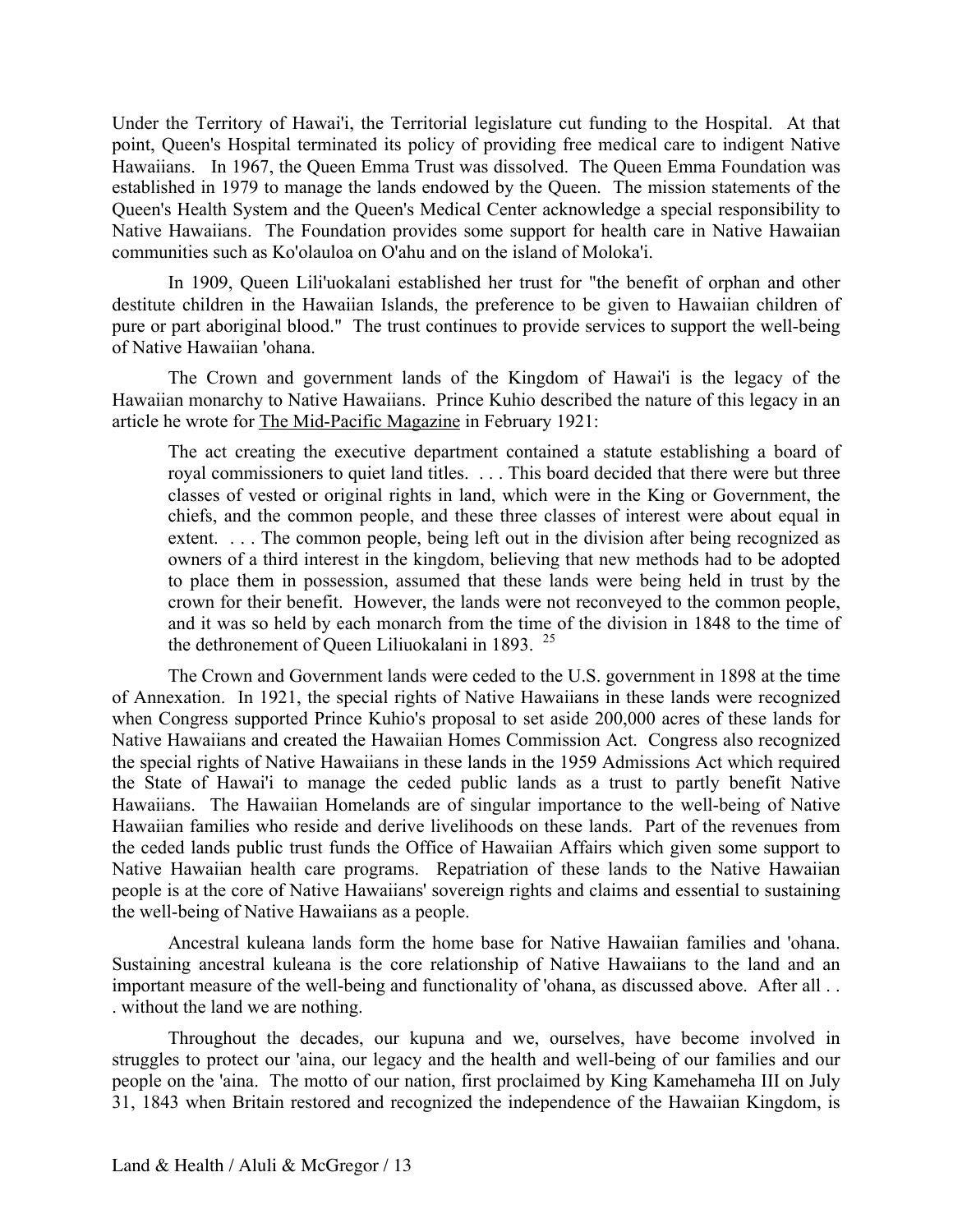-Ua mau ke ea o ka 'aina i ka pono, The life of the land is perpetuated in righteousness. To this we add, Ua mau ke ea o na kanaka 'oiwi i ka '<mac >ina, The life of the Native Hawaiian people is perpetuated in the land. *Aloha 'aina.* 

1 Mary Kawena Pukui, 'olelo No'eau: Hawaiian Proverbs and Poetical Sayings, Honolulu:

Bishop Museum Press, Special Publication No. 71, p. 62, 531.

<sup>2</sup> George Helm, "Notes" n.d., files 9, 10, box 1, Helm Collection, UH Hamilton Library, cited in Mansel G. Blackford, "Environmental Justice, Native Rights, Tourism, and Opposition to Military Control: The Case of Kaho'olawe," The Journal of American History, September 2004, pp 544 - 571.

<sup>3</sup> Petition of fifty-two people from Kailua, Kona on June 25, 1845 to the King and the Council of

Chiefs, in Hawai'i State Archives.

 $4$  HA, Delegate Kalanianaole File, "Memorial to Congress from the Ahahui Pu'uhonua O Na

Hawai'i."

 $<sup>5</sup>$  Edward Kanahele, Introduction to Ancient Sites of O'ahu: A Guide to Hawaiian</sup>

Archaeological Places of Interest, Van James, Bishop Museum Press, Honolulu: 1991.

<sup>6</sup> Elspeth Sterlin and Catherine Summers, Sites of Oahu. Honolulu: Bishop Museum Press,

1978, pp. 138 - 140.

 $\frac{7}{1}$  Ibid.

<sup>8</sup> Sterling and Summers, p. 283. Gutmanis, p. 20. Jan Becket and Joseph Singer, Pana O'ahu:

Sacred Stones, Sacred Land. Honolulu: UH Press, 1999.

<sup>9</sup> Van James, Ancient Sites of Hawai'i: Archaeological Places of Interest on the Big Island,

Honolulu: Mutual Publishing, 1995, p. 53-4.

<sup>10</sup> Catherine Summers, Molokai: A Site Survey. Honolulu: Bernice P. Bishop Museum, 1971.

<sup>11</sup> Vanda Hanakahi, personal communication, September 3, 2005

<sup>12</sup> Van James, 1995, p. 66-7, 120-21 and 130-31.

<sup>13</sup> Mary Kawena Pukui, E.W Haertig, Catherine Lee, Nana I Ke Kumu: Look to the Source. Honolulu: Hui Hanai, 1972, p. 184.